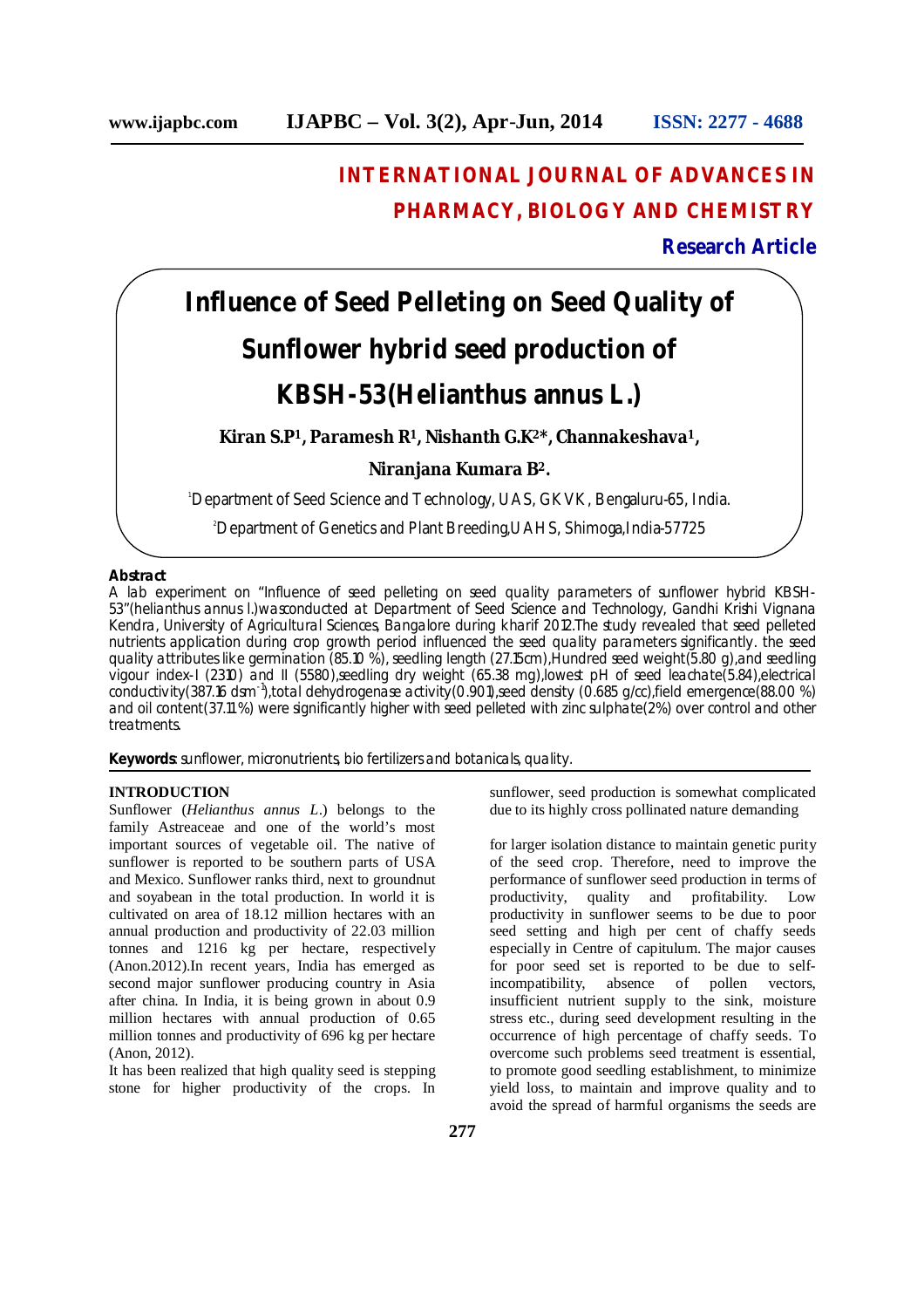treated with micro and macro nutrients, fungicides, insecticides and botanicals besides seed pelleting.

Pelleting improves the chances of successful germination and seedling establishment under field conditions<sup>1</sup> and protect the seed from fungal and insect attack finally contributing to increased seed vield<sup>12</sup> besides economizing the cost of input and reducing the hazards to the environment of spray application<sup>2</sup>. With this background the present investigation entitled *"Influence of seed pelleting on seed quality in sunflower (Helianthus annus L.) Hybrid KBSH-53"* is undertaken

### **MATERIAL AND METHODS**

The sunflower crop was raised during Kharif, 2012 (August, 2012 to December, 2012) at plot E-6 of Department of Seed Science and Technology, UAS, GKVK. Bangalore, which is situated at 12º 15′ North latitude and 77º 35′ East longitude and at an altitude of 930 meter above the mean sea level. There were sixteen treatments laid out in factorial randomized block design with three replications. The treatments combinations includes

 $T_1B_1 = Z$ inc sulphate (2%) + without botanicals and bio fertilizers,  $\mathbf{T}_1 \mathbf{B}_2 = \mathbf{Z}$  inc sulphate (2%) +Ash (80g/kg of seed),  $\mathbf{T}_1 \mathbf{B}_3 =$  Zinc sulphate (2%) + Garlic paste (100g/kg of seed), $\mathbf{T_1B_4} = \mathbf{Z}$ inc sulphate (2%) +Azotobacter (150g/kg of seed), $\mathbf{T}_1 \mathbf{B}_5$ = Zinc sulphate (2%) +Trichodermaviridae (6g/kg of seed),**T2B1**= Boron  $(0.5\%)$  + without botanicals and bio fertilizers, $\mathbf{T}_2 \mathbf{B}_2 = \text{Born}$  (0.5%) + Ash (80g/kg of seed), $\mathbf{T}_2 \mathbf{B}_3 = \text{Boron } (0.5\%) + \text{Garlic paste } (100\text{g/kg of})$ seed). $\mathbf{T}_2 \mathbf{B}_4$ = Boron (0.5%) + Azotobacter (150g/kg) of seed), $\mathbf{T}_2 \mathbf{B}_5 = \text{Born}$  (0.5%) +trichodermaviridae  $(6g/kg \text{ of seed})$ , $\mathbf{T}_3 \mathbf{B}_1 =$  Gouch  $(3g \text{ per kg of seed}) +$ without botanicals and biofertilizers,  $\mathbf{T}_3 \mathbf{B}_2 =$  Gouch (3g per kg of seed)  $+Ash$  (80g/kg of seed), $T_3B_3=$ Gouch (3g per kg of seed) +Garlic paste (100g/kg of seed). $\mathbf{T}_3 \mathbf{B}_4 =$  Gouch (3g per kg of seed) + Azotobacter (150g/kg of seed),**T3B5**= Gouch (3g per kg of seed) +Trichodermaviridae (6g/kg of seed),  $T_{16}$ = Control

#### **RESULTS AND DISCUSSION**

#### **Influence of seed pelleted chemical treatment on seed quality of sunflower hybrid KBSH-53**

A significant variation in test weight was observed among the treatments (Table no 1). Among the treatments the seed pelleted with zinc sulphate recorded highest test weight (5.38 g) over control  $(5.05 \text{ g})$ . This could be attributed to the efficient metabolism and translocation of carbohydrate by zinc sulphate nutrition. Similar results were obtained by Devandrappa<sup>3</sup> (1989), Uppar and Kulakarni<sup>13</sup> (1989).

Significant variations in electrical conductivity were observed among the treatments (Table no 1). The seed pelleted with zinc sulphate recorded lowest electrical conductivity  $(374.74 \text{ d} \text{sm}^{-1})$  compared to other treatments. Control (un pelleted seeds) recorded highest electrical conductivity (399.04dsm<sup>-1</sup>). This might be due direct influence of zinc on the quantity of auxin production, which in turn enabled to produce quality seed with better germination and vigour  $(Singh$  *et al.*, 1996)<sup>11</sup> and similar results were observed in  $(Simon, 1974)^{10}$ .

The resultant seeds of seed pelleting were significantly superior over control (un pelleted seeds) in terms of germination (Table no 1). The seed pelleted with zinc sulphate recorded highest germination (85.10 %) compared to other treatments. Control (un pelleted seeds) recorded lowest germination (81.67 %).These results are in agreement with the findings of Patil  $et$  al.  $(2006)^6$  and Vasu devan et al.  $(1997)^{14}$  in sunflower.

Seed pelleted with zinc sulphate were recorded significantly superior on root length (17.10 cm), shoot length (10.50 cm) and seedling length (27.15 cm) compared to other treatment (Table no 1). Control (un pelleted seeds) recorded lowest root length (14.23 cm), shoot length (9.20 cm) and seedling length (23.43 cm).This could be due to amount of stored food material, which reflects in higher test weight. This gives an indication that the seed had higher reserve food material as compared to control.

Seedling dry weight and seed density were significantly observed among the treatments (Table no 1,2). Seed pelleted with zinc sulphate recorded highest seedling dry weight and seed density (65.58) mg, 0.685 g/cc) over control (59.35 mg, 0.610 g/cc).These results are in agreement with the findings of Patil *et al.*  $(2006)^6$  and Vasu devan et al.  $(1997)^{14}$ in sunflower.

Field emergences percentages were significantly superior observed among the treatments (Table no 2). The seed pelleted with zinc sulphate recorded highest field emergence percentage (88.00%) compared to other treatments. Control (un pelleted seeds) recorded lowest field emergence (83.33 %) compared to other treatments. This could be due to activation of physiological and biochemical process in seed by zinc sulphate. Similar observations were made by Sarkaret al. (1998)<sup>9</sup> in sunflower.

Seed pelleted with zinc sulphate was recorded significantly superior on Tetrazolium dehydrogenase activity (0.901) compared to other treatments (Table no 2). Control (un pelleted seeds) recorded lowest (0.840) Tetrazolium dehydrogenase activity. Similar results were reported by Prabhuraj  $(1993)^7$ ,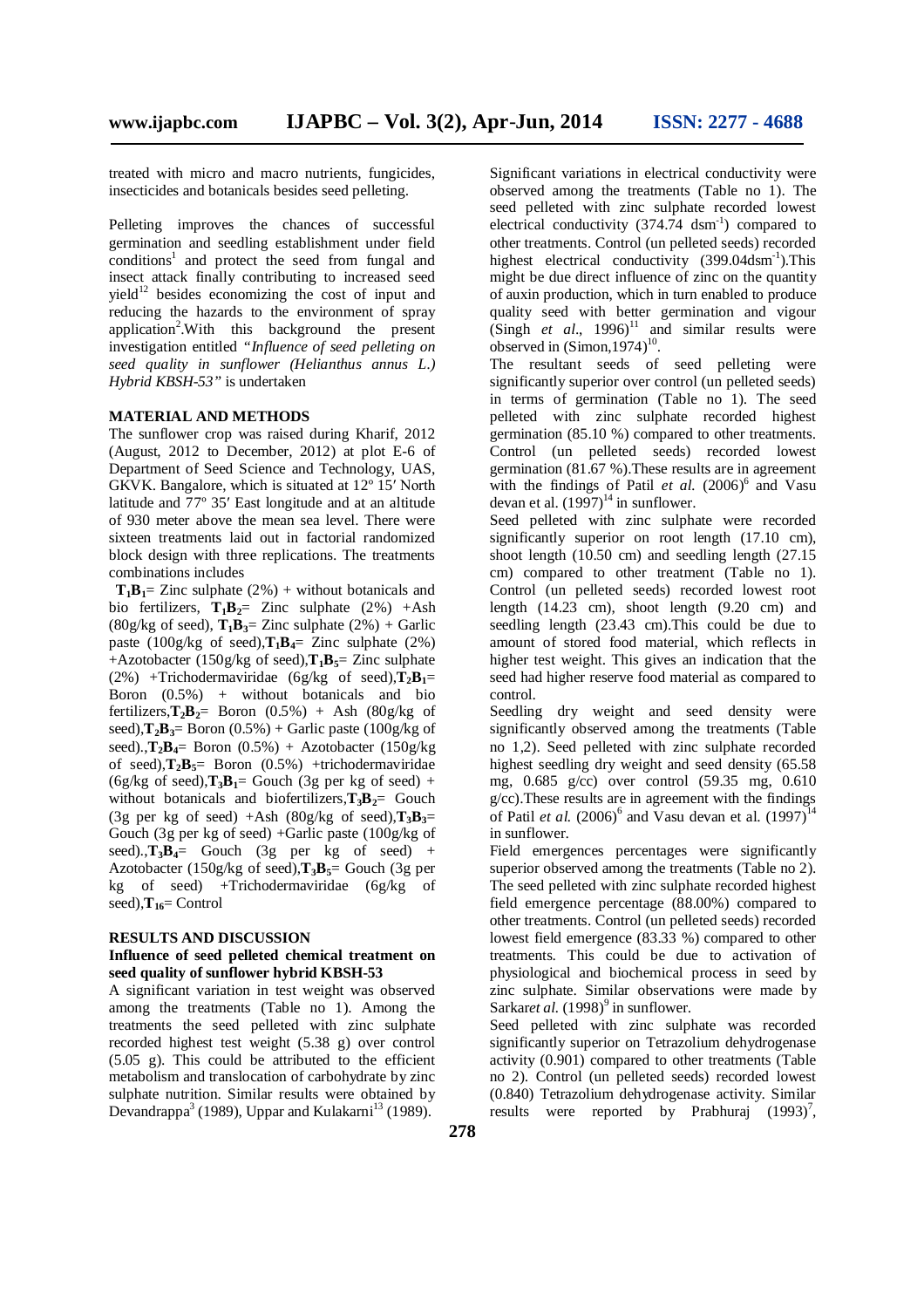Vasudevan *et al.* (1997)<sup>14</sup> and Sarkar *et al.* (1998)<sup>9</sup> in sunflower.

Seedling vigour index-1(SVI-I) differed significantly among the treatments (Table no 1). The seed pelleted with zinc sulphate recorded highest seedling vigour index-I (2310) compared to other treatments. Control (un pelleted seeds) recorded lowest seedling vigour index-I (19.13).this may be due to increase in seedling length which in turn is attributed to the presence of higher amount of stored material, is reflected in higher test weight. This gives an indication that the seeds had higher reserve food material food material as compared to control.

Seedling vigour index-II (SVI-II) differed significantly among the treatments (table no 1). The seed pelleted with zinc sulphate recorded highest seedling vigour index-II (5580) compared to other treatments. Control (un pelleted) seeds recorded lowest (4847) seedling vigour index-II.this may due to increase in seedling dry weight. Similar results were observed in Patil *et al.* (2006)<sup>6</sup>, Vasudevan *et al.*  $(1997)^{14}$  in sunflower.

**Table 1: Influence of seed pelleting on seed quality parameters of Sunflower F<sup>1</sup> hybrid-KBSH-53**

| <b>Treatments</b>                                               | <b>Germination</b><br>$(\%)$ | Mean<br>shoot<br>length<br>$\rm (cm)$ | Mean<br>root<br>length<br>(cm) | <b>Hundred</b><br>seed<br>weight<br>$\left( \mathbf{g} \right)$ | Mean<br><b>Seedling</b><br>Length(cm) | Mean<br>seedling<br>dry<br>weight<br>(mg) | <b>SVI-I</b>    | <b>SVI-II</b>    | pН                |
|-----------------------------------------------------------------|------------------------------|---------------------------------------|--------------------------------|-----------------------------------------------------------------|---------------------------------------|-------------------------------------------|-----------------|------------------|-------------------|
| Chemicals (T)                                                   |                              |                                       |                                |                                                                 |                                       |                                           |                 |                  |                   |
| $T_1$ : Zinc sulphate<br>$(2\%)$ ,                              | 85.10                        | 10.50                                 | 17.10                          | 5.80                                                            | 27.15                                 | 65.58                                     | 2310            | 5580             | 5.84              |
| $T_2$ : Boron $(0.5\%)$                                         | 84.50                        | 10.20                                 | 15.20                          | 5.27                                                            | 25.45                                 | 61.34                                     | 2150            | 5183             | 5.92              |
| $T_3$ : Gouch (5g per kg)<br>of seed)                           | 84.40                        | 9.98                                  | 15.01                          | 5.16                                                            | 24.95                                 | 62.80                                     | 2105            | 5300             | 6.21              |
| $S$ Em $\pm$                                                    | 0.63                         | 0.08                                  | 0.14                           | 0.04                                                            | 0.25                                  | 0.46                                      | 28.52           | 49.13            | 0.09              |
| $CD(P=0.05)$                                                    | 1.83                         | 0.23                                  | 0.42                           | 0.12                                                            | 0.72                                  | 1.35                                      | 82.38           | 142.28           | 0.26              |
| <b>Botanicals and bio</b><br>fertilizers (B)                    |                              |                                       |                                |                                                                 |                                       |                                           |                 |                  |                   |
| $B_1$ : Without<br>botanicals,                                  | 86.71                        | 10.62                                 | 18.53                          | 5.41                                                            | 29.07                                 | 65.59                                     | 2520            | 5687             | 5.80              |
| $B_2$ : Ash (80 g per kg<br>of seed).                           | 85.33                        | 10.32                                 | 17.00                          | 5.20                                                            | 27.37                                 | 63.79                                     | 2335            | 5443             | 5.96              |
| B <sub>3</sub> : Garlic paste (100<br>g per kg of seed)         | 86.11                        | 10.14                                 | 17.34                          | 5.25                                                            | 27.49                                 | 63.85                                     | 2367            | 5498             | 6.06              |
| B <sub>4</sub> : Azotobacter (150)<br>g per kg 0f seed)         | 85.00                        | 9.67                                  | 16.06                          | 5.23                                                            | 25.74                                 | 62.99                                     | 2188            | 5354             | 6.14              |
| $B_5$ :<br>Trichodermaviridae<br>$(6 \text{ g per kg of seed})$ | 85.11                        | 10.37                                 | 16.92                          | 5.28                                                            | 27.30                                 | 62.47                                     | 2323            | 5316             | 5.98              |
| $S$ Em $\pm$                                                    | 0.81                         | 0.10                                  | 0.18                           | 0.05                                                            | 0.32                                  | 0.60                                      | 36.82           | 63.43            | 0.11              |
| $CD(P=0.05)$                                                    | <b>NS</b>                    | 0.30                                  | 0.54                           | <b>NS</b>                                                       | 0.93                                  | 1.74                                      | 106.35          | 183.68           | <b>NS</b>         |
| <b>Interactions (TXB)</b>                                       |                              |                                       |                                |                                                                 |                                       |                                           |                 |                  |                   |
| $T_1B_1$                                                        | 88.49                        | 11.00                                 | 19.93                          | 5.69                                                            | 30.93                                 | 68.65                                     | 2736            | 6074             | 5.48              |
| $T_1B_2$                                                        | 88.00                        | 10.80                                 | 17.93                          | 5.21                                                            | 28.76                                 | 66.60                                     | 2530            | 5860             | 5.94              |
| $T_1B_3$                                                        | 86.67                        | 10.27                                 | 17.33                          | 5.29                                                            | 27.59                                 | 65.85                                     | 2391            | 5706             | 5.98              |
| $T_1B_4$<br>$T_1B_5$                                            | 86.67<br>84.00               | 9.90<br>10.57                         | 16.76<br>17.57                 | 5.38<br>5.37                                                    | 26.66<br>28.14                        | 64.40<br>61.59                            | 2310<br>2363    | 5580<br>5173     | 5.88<br>5.93      |
| $T_2B_1$                                                        | 87.33                        | 10.70                                 | 17.80                          | 5.47                                                            | 28.50                                 | 66.42                                     | 2488            | 5800             | 5.64              |
| $T_2B_2$                                                        | 83.33                        | 10.37                                 | 16.27                          | 5.27                                                            | 26.64                                 | 60.15                                     | 2219            | 5012             | 6.00              |
| $T_2B_3$                                                        | 86.00                        | 9.90                                  | 17.84                          | 5.28                                                            | 27.74                                 | 62.13                                     | 2385            | 5343             | 6.10              |
| $T_2B_4$                                                        | 85.00                        | 9.67                                  | 15.63                          | 5.17                                                            | 25.30                                 | 60.98                                     | 2150            | 5183             | 6.23              |
| $T_2B_5$                                                        | 86.33                        | 10.37                                 | 16.63                          | 5.20                                                            | 27.00                                 | 64.50                                     | 2330            | 5568             | 5.63              |
| $T_3B_1$                                                        | 83.33                        | 10.18                                 | 17.87                          | 5.08                                                            | 28.05                                 | 62.24                                     | 2337            | 5186             | 6.28              |
| $T_3B_2$                                                        | 84.67                        | 9.80                                  | 16.80                          | 5.13                                                            | 26.65                                 | 64.45                                     | 2256            | 5457             | 5.95              |
| $T_3B_3$                                                        | 85.67                        | 10.27                                 | 16.87                          | 5.19                                                            | 27.14                                 | 63.57                                     | 2325            | 5466             | 6.12              |
| $T_3B_4$                                                        | 83.33                        | 9.47                                  | 15.80                          | 5.15                                                            | 25.27                                 | 63.61                                     | 2105            | 5300             | 6.33              |
| $T_3B_5$                                                        | 85.00                        | 10.20                                 | 16.57                          | 5.28                                                            | 26.79                                 | 61.28                                     | 2277            | 5208             | 6.39              |
| $S$ Em $\pm$<br>$CD(P=0.05)$                                    | 1.42<br><b>NS</b>            | 0.18<br><b>NS</b>                     | 0.32<br>0.94                   | 0.09<br><b>NS</b>                                               | 0.56<br><b>NS</b>                     | 1.04<br>3.02                              | 63.78<br>184.22 | 109.86<br>318.15 | 0.20<br><b>NS</b> |
| Control (un pelleted)                                           | 81.67                        | 9.20                                  | 14.23                          | 5.05                                                            | 23.43                                 | 59.35                                     | 1913            | 4847             | 6.43              |
| CV(%)                                                           | 2.88                         | 3.10                                  | 3.32                           | 3.24                                                            | 3.57                                  | 2.85                                      | 4.76            | 3.49             | 5.94              |
|                                                                 |                              |                                       |                                |                                                                 |                                       |                                           |                 |                  |                   |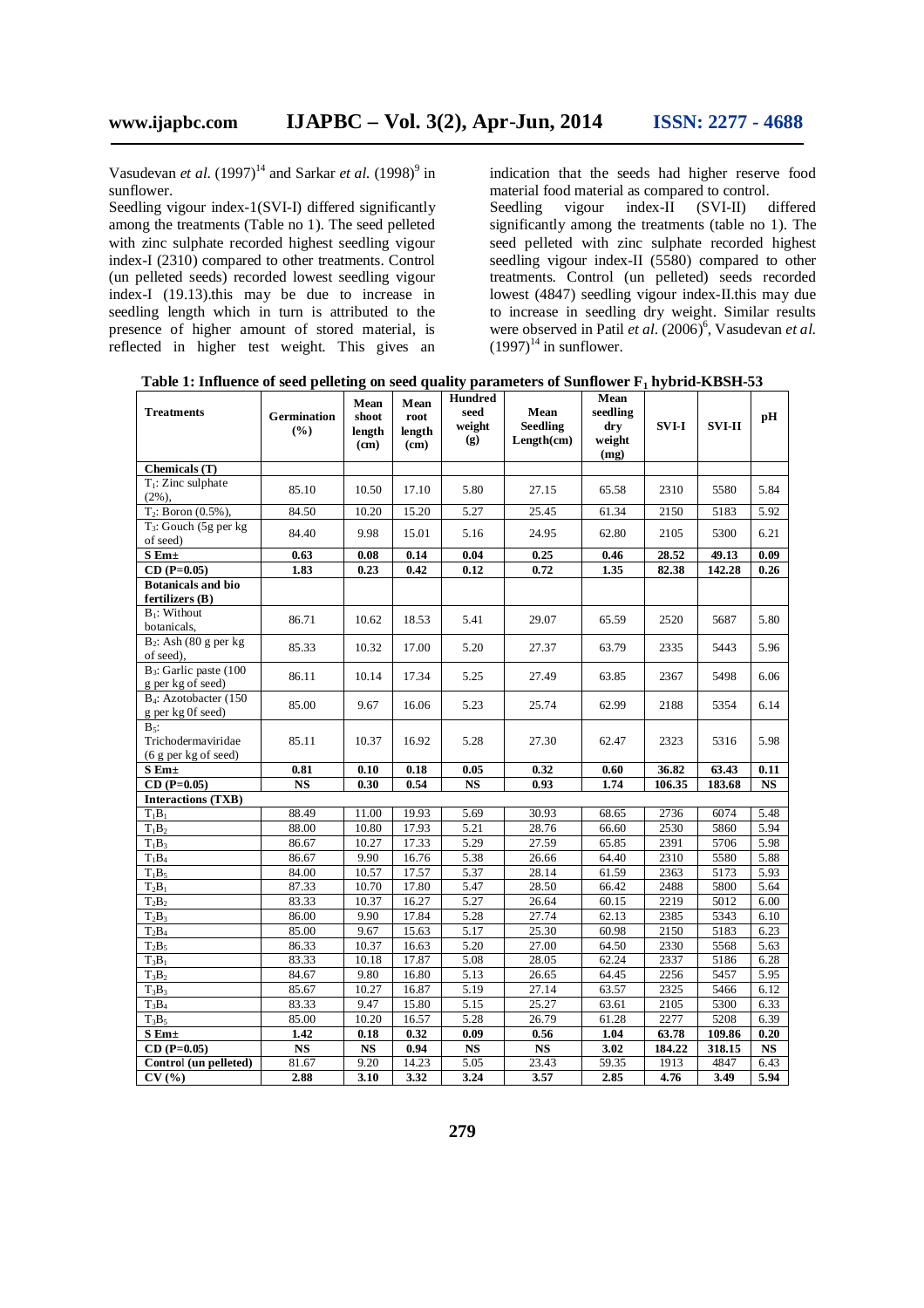| <b>Treatments</b>                                  | <b>Electrical</b><br>conductivity | <b>TDH</b><br><b>Activity</b> | <b>Seed</b><br>density | Moisture<br>content | Field<br>emergence | Oil<br>content |
|----------------------------------------------------|-----------------------------------|-------------------------------|------------------------|---------------------|--------------------|----------------|
|                                                    | $(dsm^{-1})$                      | $(A_{480})$                   | (g/cc)                 | $(\%)$              | $(\%),$            | $(\%)$         |
| Chemicals (T)                                      |                                   |                               |                        |                     |                    |                |
| $T_1$ : Zinc sulphate (2%),                        | 374.74                            | 0.901                         | 0.685                  | 8.50                | 88.00              | 37.11          |
| $T_2$ : Boron $(0.5\%)$ ,                          | 385.52                            | 0.878                         | 0.668                  | 8.75                | 87.26              | 36.93          |
| $T_3$ : Gouch (5g per kg of<br>seed)               | 387.16                            | 0.866                         | 0.657                  | 8.67                | 86.60              | 36.69          |
| $S$ Em $\pm$                                       | 2.73                              | 0.006                         | 0.007                  | 0.07                | 0.35               | 0.18           |
| $CD (P=0.05)$                                      | 7.90                              | 0.01                          | 0.02                   | <b>NS</b>           | 1.01               | <b>NS</b>      |
| <b>Botanicals and bio</b><br>fertilizers (B)       |                                   |                               |                        |                     |                    |                |
| B <sub>1</sub> : Without botanicals,               | 373.21                            | 0.914                         | 0.681                  | 8.50                | 87.88              | 37.22          |
| $B_2$ : Ash (80 g per kg of<br>seed),              | 385.03                            | 0.860                         | 0.660                  | 8.57                | 86.77              | 36.52          |
| $B_3$ : Garlic paste (100 g per<br>kg of seed)     | 375.55                            | 0.874                         | 0.663                  | 8.67                | 87.33              | 36.93          |
| $B_4$ : Azotobacter (150 g per<br>kg Of seed)      | 384.78                            | 0.884                         | 0.677                  | 8.70                | 86.88              | 36.72          |
| $B_5$ : Trichodermaviridae (6 g<br>per kg of seed) | 393.80                            | 0.876                         | 0.669                  | 8.75                | 87.55              | 37.06          |
| $S$ Em $\pm$                                       | 3.53                              | 0.008                         | 0.01                   | 0.09                | 0.45               | 0.24           |
| $\overline{\text{CD}}$ (P=0.05)                    | 10.21                             | 0.02                          | $\mathbf{NS}$          | <b>NS</b>           | <b>NS</b>          | <b>NS</b>      |
| <b>Interactions (TXB)</b>                          |                                   |                               |                        |                     |                    |                |
| $T_1B_1$                                           | 356.52                            | 0.942                         | 0.703                  | 8.07                | 90.67              | 37.91          |
| $T_1B_2$                                           | 366.60                            | 0.871                         | 0.685                  | 8.25                | 88.33              | 36.81          |
| $T_1B_3$                                           | 371.72                            | 0.880                         | 0.690                  | 8.62                | 87.33              | 36.92          |
| $T_1B_4$                                           | 387.71                            | 0.925                         | 0.682                  | 8.89                | 86.33              | 37.38          |
| $T_1B_5$                                           | 391.45                            | 0.890                         | 0.693                  | 8.71                | 87.33              | 36.87          |
| $T_2B_1$                                           | 367.12                            | 0.911                         | 0.671                  | 8.69                | 88.00              | 37.15          |
| $T_2B_2$                                           | 394.41                            | 0.868                         | 0.652                  | 8.85                | 86.00              | 36.61          |
| $T_2B_3$                                           | 383.15                            | 0.880                         | 0.681                  | 8.90                | 87.33              | 37.06          |
| $T_2B_4$                                           | 387.79                            | 0.872                         | 0.691                  | 8.46                | 87.67              | 35.95          |
| $T_2B_5$                                           | 395.16                            | 0.860                         | 0.652                  | 8.85                | 87.33              | 37.88          |
| $T_3B_1$                                           | 395.67                            | 0.891                         | 0.620                  | 8.75                | 85.00              | 36.04          |
| $T_3B_2$                                           | 394.09                            | 0.853                         | 0.653                  | 8.64                | 86.00              | 36.15          |
| $T_3B_3$                                           | 372.41                            | 0.876                         | 0.681                  | 8.49                | 87.33              | 37.50          |
| $T_3B_4$                                           | 378.86                            | 0.861                         | 0.663                  | 8.78                | 86.67              | 36.83          |
| $T_3B_5$                                           | 394.81                            | 0.880                         | 0.674                  | 8.72                | 88.00              | 36.75          |
| $S$ Em $\pm$                                       | 6.12                              | 0.01                          | 0.01                   | 0.17                | 0.78               | 0.42           |
| $CD (P=0.05)$                                      | 17.68                             | <b>NS</b>                     | N <sub>S</sub>         | <b>NS</b>           | 2.26               | <b>NS</b>      |
| Control (un pelleted)                              | 399.04                            | 0.846                         | 0.610                  | 8.99                | 83.33              | 36.05          |
| CV(%                                               | 2.76                              | 3.04                          | 4.50                   | 3.44                | 1.56               | 1.99           |

# **Table 2: Influence of seed pelleting on seed quality parameters of Sunflower F<sup>1</sup> hybrid-KBSH-53**

Oil content of seed were differed significantly among the treatments (Table no 2). The seed pelleted with zinc sulphate recorded highest oil content percentage (37.11 %) compared to other treatments. Control (un pelleted seeds) recorded lowest oil percentage (36.05 %).The role of boron and zinc application in improving oil content percentage was a wellestablished phenomenon, application of sulphur plus iron and zinc as foliar spray recorded highest oil content in safflower (Ravi et al., 2008)<sup>8</sup> zinc and iron are involved in the synthesis of oil plant in plant and

also enzyme activity in plant cell. These findings are in agreement with Narsireddy and Madan Mohan Reddy  $(1993)^5$ .

### **Influence of chemicals, botanicals and bio fertilizers on seed quality of sunflower hybrid KBSH-53**

Among Botanicals and bio fertilizers treatments, without botanicals and bio fertilizers  $(B<sub>1</sub>)$  shows significant effect on root length (18.53 cm). Shoot length(10.62 cm), seedling length(29.07 cm),